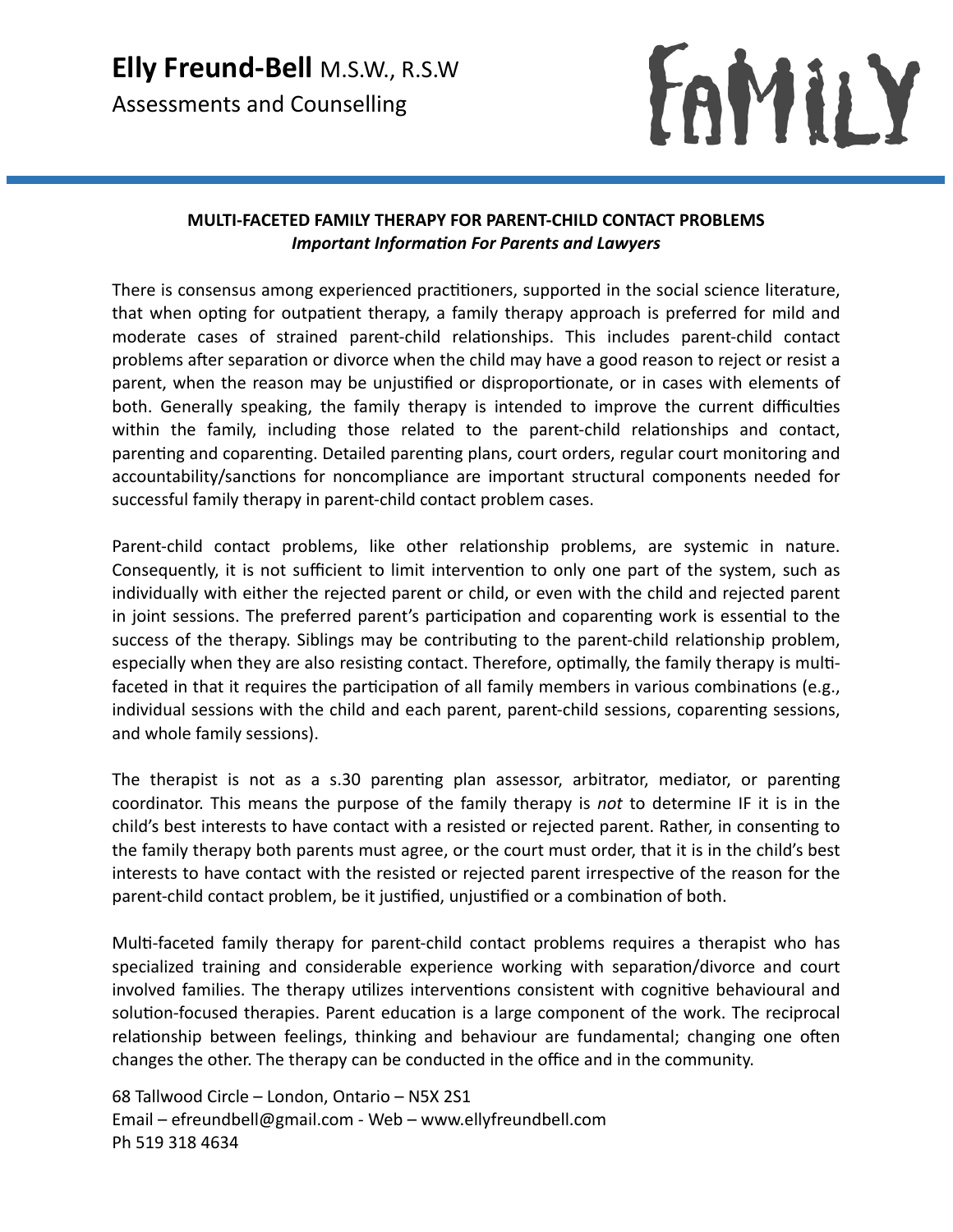In some cases, the parents will have obtained a court order for the MFFT or they may have consented to a court order. Notwithstanding there being a court order, once accepted for family therapy, like in any therapy, the parents will be required to provide their informed consent contained in a detailed Family Therapy Agreement. Moreover, parent consent is an fundamental part of the acceptance criteria for MFFT because the therapy requires both parents' participation. It would be wasteful of time and money to begin the therapy only to discover the parent is not agreeing to consent to participate.

It is imperative for the parents, children and any other professionals currently involved with the family to understand what the family therapist can do and not do in their role as therapist. As noted, the role does not include determining whether or not it is in the child's best interest to restore contact with the rejected parent. Nor does the role include making decisions about the parenting time schedule. However, the role does include assisting the family members to implement the parenting time schedule ordered by the court or agreed to by the parents. To more readily accomplish this, and because the therapist is not a mediator, parenting coordinator, assessor or arbitrator, it is preferable for the parents to enter the therapy with an agreed to, detailed and unambiguous parenting plan or court order that includes the regular and holiday/special day parenting time schedule. It is not uncommon for gains to be achieved early on in the therapy, only to be met by *unnecessary* setbacks caused by conflict arising from a lack of clarity or dispute around an upcoming holiday period, for example.

In some exceptional cases, the parents will be unable to agree on an interim parenting time schedule and there will be no court order for one. In these cases, it may be possible at the outset to establish a parenting time schedule phased in over time commensurate with the passage of therapy. (For example, the parenting time schedule might indicate, after four (4) weeks of therapy, the parenting time will be and after eight (8) weeks of therapy it will be  $\qquad \qquad$ .) In other cases, the parenting time may be limited to the contact during family therapy as deemed appropriate by the therapist for the purpose of the therapy. This latter option, is problematic to the extent that it puts the therapist in a decision-making role about the child's contact with a parent and consequently, may compromise his or her role as therapist. The therapist, however, should be able to decide on smaller issues such as the context of contacts, protocols for transfers, telephone and email, parent-child contact, coparenting communication and child-related information sharing).

Additional goals for the family therapy include:

- fostering overall healthy child adjustment;
- restoring, developing or facilitating adequate parenting and coparenting functioning and skills;
- assisting parents to resolve relevant parent-child conflicts;
- developing family communication skills and effective approaches to problem solving;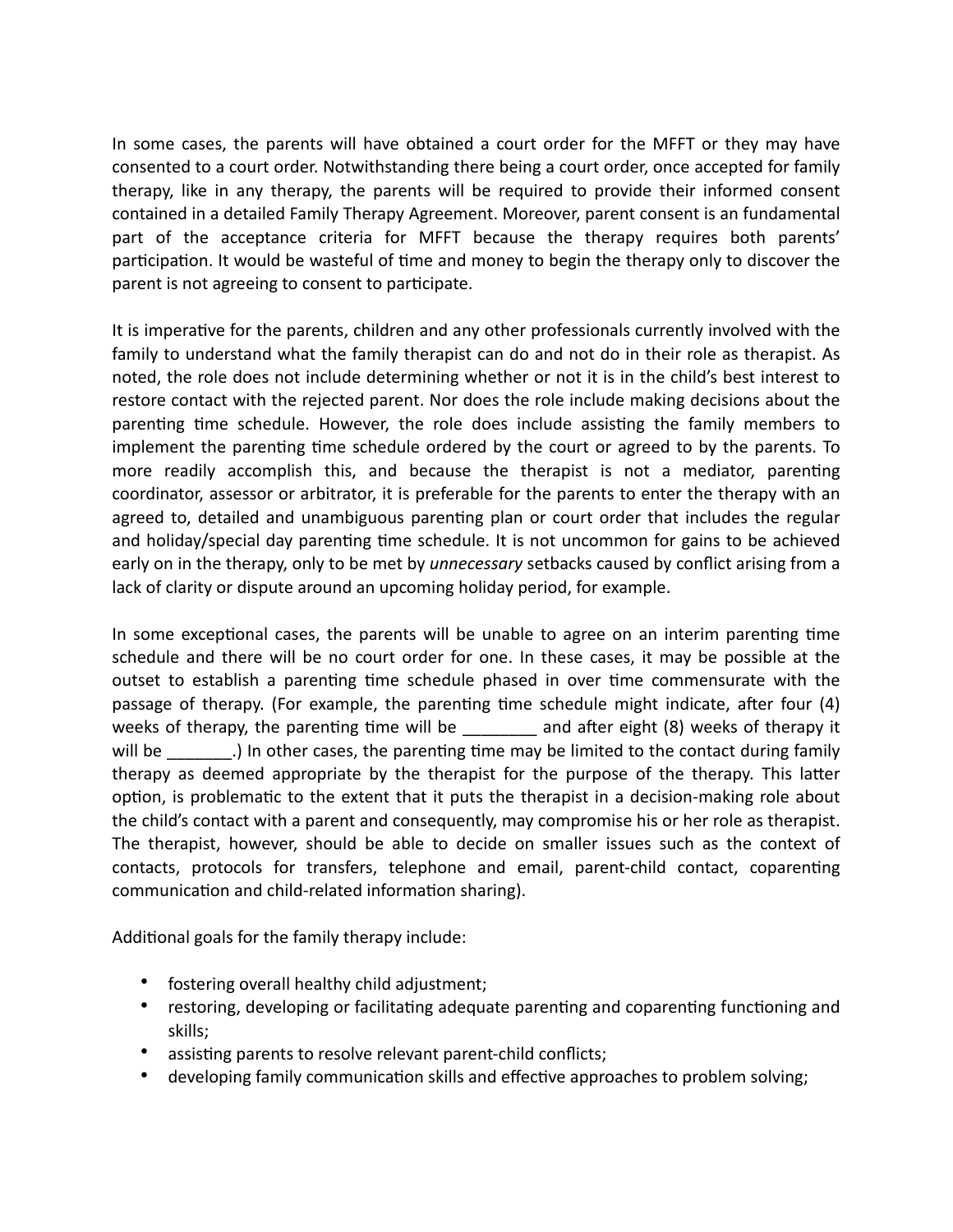- assisting parents to fully understand their child(ren's) needs for healthy relationships with both parents and the negative repercussions for the child(ren) of a severed or compromised relationship with a parent in their young lives and as adults;
- restoring or facilitating contact between the child and the resisted/rejected parent
- assisting the parents and child(ren) to identify and separate each child's needs and views from each parent's needs and views;
- working with each family member to establish more appropriate parent-parent and parent-child roles and boundaries;
- correcting child(ren)'s distortions and providing more realistic perceptions reflecting the child's actual experience with both parents;
- assisting the child(ren) to differentiate self from others, and to be able to exercise ageappropriate autonomy; and,
- assisting parents to distinguish valid concerns from overly negative, critical, and generalized views relating to the other parent.

Multi-faceted family therapy may differ from other more traditional individual and family therapies. For example, the therapist is permitted to use his or her discretion in sharing information obtained from one family member with another. Often, many professionals are involved with families experiencing parent-child contact problems, such as the CAS, OCL, other therapists, physicians and teachers. Ensuring coordinated services is essential to successful treatment. Accordingly, one requirement of the therapy is for current, and in some cases the previous professionals, to exchange information as required. As noted, the court's oversight of family therapy is imperative; the therapist may provide status updates or progress reports to the lawyers and court when necessary.

Experienced clinical and legal professionals agree the longer a parent-child contact problem exists the worse it can become and the harder it may be to remedy. Initial delays are common as parents and their lawyers struggle to agree to the terms in the Family Therapy Agreement. Even once the therapy gets started, delays related to scheduling and other reasons can occur. These delays may indicate the family relationship difficulties are too severe for the family therapy approach. As the therapy progresses, children and parents may find the work challenging. The parents may struggle with implementing the parenting time schedule previously agreed-to or court ordered. However, while noting it can be stressful, it is usually best to attempt to problem solve any issues that may arise, instead of avoiding these, because parent and legal conflicts, delays or significant gaps between sessions are likely to increase the associated stress and anxiety and exacerbate the strained parent-child relationships.

Often, our attempted solutions can become or exacerbate the problem. It is not helpful to continue with an approach that is proving to be ineffective and which may well be exacerbating the problems. It is for this reason that careful monitoring of any progress is important. A status conference in court or with the lawyers is one way to monitor progress. If the identified therapy goals are not being met to some extent within 60 to 90 days of the therapy beginning, careful